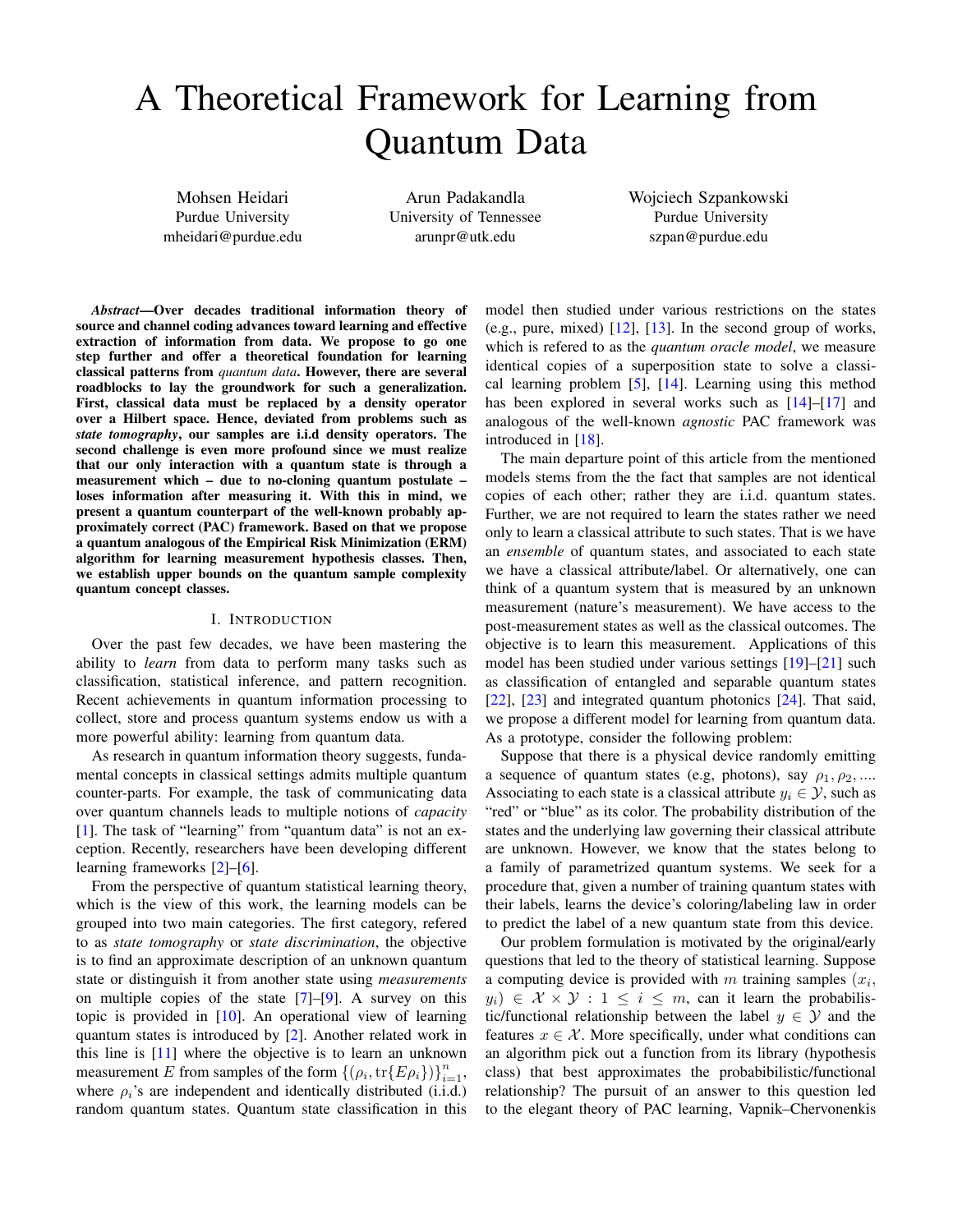(VC) dimension, Radamacher complexity and such. As we describe in the sequel, our work formulates this very question in a quantum setup and we provide an initial set of our findings.

As our first contribution, we propose a quantum counter part of the PAC learning framework as developed by [\[25\]](#page-5-18), [\[26\]](#page-5-19). In our model the samples are pairs  $(\rho_i, y_i)$ , where  $\rho_i$ 's are density operators on a Hilbert space  $H_X$  and  $y_i \in \mathcal{Y}$  are the classical labels. What we therefore seek is a measurement that will label a quantum state correctly. Hence, the predictors are measurements modeled as positive operator-valued measure (POVM). Analogous to the standard PAC, our quantum algorithm has a library of POVMs modeling the concept class of candidate predictors. By fixing a loss operator, we are lead to the analogous fundamental question of PAC learning: What is the quantum sample complexity for learning a measurement class?

To answer this question, we propose the quantum analogous of ERM algorithm and provide a bound on the quantum sample complexity. We will show that our model subsumes the classical PAC framework under some orthogonality condition. Further, our sample complexity bounds matches with classical ones. As a result, we conclude that the task of learning from quantum states is harder than classical. In other words, quantum sample complexity is not smaller than the classical sample complexity. We further show that the quantum sample complexity of a quantum concept class depends not only on its size but on a fundamental property called *compatibility* of the measurements in the class [\[27\]](#page-5-20). Such intrinsic quantum nature of the problem precludes a straightforward use of already developed complexity measures such as VC dimension, covering number and fat-shattering dimension [\[28\]](#page-5-21), and Rademacher complexity from statistical learning theory [\[29\]](#page-5-22).

As a careful reader will recognize, this learning framework hides several complexities. In what follows, we briefly highlight some its challenges and differences from previous models.

First, our only interaction with a quantum state is through a measurement. This necessitates the learning algorithm to be implemented via a *quantum measurement* with possible classical post-processing. Hence, abiding axioms of quantum mechanics, we can process the training samples only once, as they collapses after the measurement. This is a challenge; because, unlike the mentioned models, we do not have access to identical copies of the training samples. This difficulty is exacerbated as the *no-cloning* principle prohibits making new copies from the states at hand.

The second challenge arises from the *uncertainty principle*. Usually a learning algorithm needs to estimate multiple parameters via different measurements on the samples (e.g., empirical loss of different predictors). Ideally, we would like to combine these measurements and use one set of samples for all estimations. However, such measurements might not be *compatible* and hence, if we combine them the estimations' accuracy can drop significantly [\[27\]](#page-5-20). Motivated by the notion of *unbiased measurements* [\[30\]](#page-5-23), [\[31\]](#page-5-24), we propose *compatibility* covering in Section [III.](#page-2-0)

Third, the training states are not completely distinguishable as they are not orthogonal. Hence, the amount of information we can extract from the samples is limited by the amount of their overlaps.

In this paper is organized as follows: In Section  $II$ , we formally describe the elements of our model and define a new quantum analogous of PAC. Then, in Section  $II-A$  we argue that classical learning is subsumed under this model. In section [III](#page-2-0) we elaborate on the compatibility issue and propose our sample complexity bound. Lastly, in Section [III-A](#page-3-0) we propose Quantum ERM (QERM) to prove our results.

Preliminaries Quantum states as usual are density operators, that are linear operators, self-adjoint, unit-trace and positive semi-definite. We denote by  $\mathcal{D}(H)$  the set of all density operators on  $H$ . Any quantum measurement in this paper is modeled by a POVM. We denote a POVM as  $\mathcal{M} := \{M_v,$  $v \in V$ , where  $V \subset \mathbb{R}$  is the (finite) set of possible outcomes. Operators of the measurement satisfy the following conditions:  $M_v = M_v^{\dagger} \geq 0$ ,  $\sum_v M_v = I$ , where *I* is the identity operator. For short-hand, we use [n] to denote the set  $\{1, 2, ..., n\}$  for any  $n \in \mathbb{N}$ .

#### <span id="page-1-0"></span>II. THE PROPOSED QUANTUM LEARNING MODEL

In this section, we formally propose our learning model. We discuss the differences between this model and the standard PAC framework. Also we show the classical learning framework is subsumed under our model.

Similar to the PAC framework, our model consists of multiple components which are defined in the following. Let  $X$  be a finite set. The feature set is a collection of fixed density operators  $\rho_x, x \in \mathcal{X}$ , acting on a fixed Hilbert space  $H_X$ . The set of possible classical labels is a finite set  $Y$ . For example, in binary classification of qubits  $H_X$  is a two dimensional Hilbert space and  $\mathcal{Y} = \{0, 1\}.$ 

For compactness, we consider an auxiliary quantum register (pure state) for storing the classical labels. Let  $H<sub>Y</sub>$  denote the Hilbert space of the labels created as  $H_Y = \text{span} \{ |y\rangle : y \in \mathcal{Y} \}.$  With this notation,  $\rho_x$  together with its label  $y$  are represented by the bipartite quantum state  $\rho_x \otimes |y\rangle\langle y|$ . Hence, the feature-label set is given by  $\{\rho_x \otimes |y\rangle\langle y| : x \in \mathcal{X}, y \in \mathcal{Y}\}.$ 

Consider an unknown, but fixed, probability distribution D on  $X \times Y$ . As the training set, we are given n i.i.d. samples  $\rho_{x_i} \otimes |y_i\rangle\langle y_i|, i \in [n]$ , where  $(x_i, y_i)$  are drawn from D. With this setup, the training samples are represented by the tensor product state  $S_n = \overline{\bigotimes_{i=1}^n} (\rho_i \otimes |y_i\rangle\langle y_i|)$ . Further, the average density operator of each sample is  $\rho_{XY} = \sum_{x,y} D(x,$  $y)\rho_x \otimes |y\rangle\langle y|.$ 

We seek a procedure that given the training samples, construct a predictor for the task of classification (statistical inference). The predictor is given the only feature state  $\rho_x$ and is tasked to produce a label. Since the features are quantum states and the labels are classical, the predictors are quantum measurements.That said, a predictor is a POVM  $\mathcal{M} := \{M_y : y \in \mathcal{Y}\}\$ acting on the X-system only. To test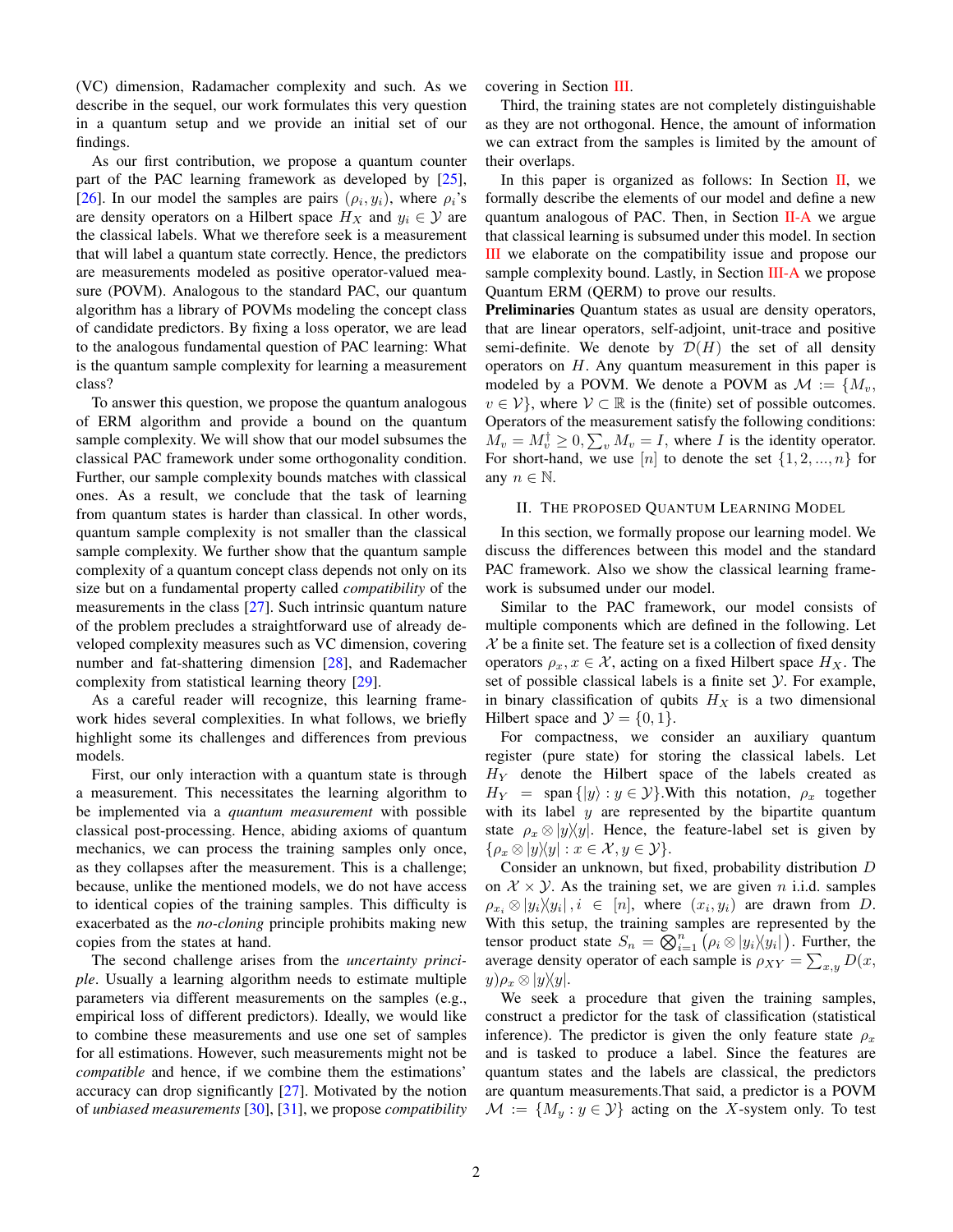a predictor  $M$ , a new sample is drawn according to  $D$ . If  $\rho_x \otimes |y\rangle\langle y|$  is the realization of the test sample, then without revealing y, we measure  $\rho_x$  with M. The outcome of this predictor is  $\hat{y}$  with probability  $tr{M_{\hat{y}}\rho_x}$ ,  $\hat{y} \in \mathcal{Y}$ . Note that this is different from the classical settings, where the output of the predictor is a deterministic function of the samples. Since our labels are essentially stored in classical registers, we employ a conventional loss function to measure the accuracy of the predicted label. Thus, by  $\ell : \mathcal{Y} \times \mathcal{Y} \mapsto [0, 1]$  we denote the (normalized) loss function. Therefore, the true risk of a predictor  $M$  with respect to the underlying sample's distribution  $D$  is

$$
L_D(\mathcal{M}) \triangleq \sum_{(x,y,\hat{y}) \in \mathcal{X} \times \mathcal{Y} \times \mathcal{Y}} D(x,y) \ell(y,\hat{y}) \operatorname{tr} \{M_{\hat{y}} \rho_x\}.
$$

The concept class in our model is a collection  $C$  of predictors and its minimum loss is denoted by  $opt_C$ ∆ inf  $M ∈ C$   $L_D(M)$ . Before describing the rest of the model, let us present the following example.

Example 1. *Consider electrons with spin pointing in a direction, represented by a* 3−*dim unit vector in the Bloch sphere.* Let finite set  $\mathcal{X} = \{(\theta_i, \phi_j) = (\frac{i\pi}{20}, \frac{j2\pi}{20}) : 0 \leq i, j \leq 19\}$ *represent the possible spin axis directions. We have two labels in* Y = {*blue*,*red*}*. Nature decides to label an electron 'blue' if the axis of its spin is orthonormal to a specific orthant. Otherwise the electron is labeled 'red'. For this she chooses a specific orthant*  $\mathcal{O}$ *. This establishes a relationship -*  $p_{Y|X}$ *- between the elements*  $(x, y) \in \mathcal{X} \times \mathcal{Y}$ *. Going further, she chooses a distribution*  $p_X$ *, samples* X wrt this distribution, *endows an electron with the corresponding spin and hands only the electron to us. Our predictor is aware of*  $X$ *, its association with the spin directions, i.e the mapping*  $x \to \rho_x$ , *and* Y*. Oblivious to both the nature's decision and the orthant, but possessing the prepared electron, a predictor's task is to unravel the label. The predictor is a measurement with two outcomes 'blue' and 'red'. An optimal predictor will be able to distinguish whether the axis of an electron's spin is orthonormal to* O *or otherwise.*

Learning Algorithm as a Quantum Measurement: A quantum learning algorithm is a process that with the training samples as the input, selects a predictor from the concept class.<sup>[1](#page-2-2)</sup> This process is modeled as a quantum measurement on the joint space of all training the samples, i.e.,  $H_{XY}^{\otimes n}$ . The outcome of this measurement is a classical number as the index of the selected predictor in the concept class.

**Definition 1.** Let  $H_{XY}$  be the feature-label Hilbert space. *Also let* C *be the concept class whose members are indexed by a set J. Then, a (proper) quantum learning algorithm is a sequence of POVMs*  $A_n := \{A_{n,j} : j \in \mathcal{J}\}\$ ,  $n \in \mathbb{N}$ , acting *on*  $\widehat{H}_{XY}^{\otimes n}$ , the space of n samples, and with outcomes in  $\mathcal{J}$ .

Unlike the classical settings, even if the samples are fixed, the algorithm's output is a random variable on  $\mathcal{J}$ . That said, we can write  $M_J \in \mathcal{C}$  as the selected predictor with J being a random variable on  $\mathcal{J}$ . With all the components described, we are ready to define the quantum version of PAC learnability.

<span id="page-2-3"></span>Definition 2 (QPAC). *Given a concept class* C*, an algorithm*  $A_n, n \in \mathbb{N}$  *QPAC learns C, if there exists a function*  $n_c$  : (0,  $(1)^2 \mapsto \mathbb{N}$  *such that for every*  $\epsilon, \delta \in (0, 1)$  *and all*  $n \geq n_{\mathcal{C}}(\epsilon, \delta)$ 

$$
\sup_{D} \sum_{j \in \mathcal{J}} \mathrm{tr} \big\{ A_{n,j} \rho_{XY}^{\otimes \, n} \big\} \, \mathbbm{1} \, \{ L_D(\mathcal{M}_j) > \mathrm{opt}_\mathcal{C} + \epsilon \} \leq \delta,
$$

*where*  $\rho_{XY}$  *is the average density operator of the samples with respect to* D *and*  $M_j \in \mathcal{C}$  *is the jth predictor in the class.* 

Our goal is to characterize concept classes that are learnable and quantify their sample complexity. Before that, let us discuss the connection to the classical PAC.

# <span id="page-2-1"></span>*A. Classical PAC learning is a special case*

We argue that the proposed formulation subsumes the classical PAC learning framework.

Theorem 1. *For a classical PAC learning model with featurelabel set*  $X \times Y$ *, hypothesis class*  $H$ *, loss function*  $l : Y \times Y \mapsto$ [0, 1]*, and algorithm* A*, there exist a corresponding element in the quantum learning model such that* A *is a PAC learning algorithm with respect to the classical model if and only if its quantum counter part is a QPAC learning algorithm under the quantum model.*

*Proof idea:.* We set  $\rho_x = |x\rangle\langle x|, \forall x \in \mathcal{X}$ , where  $|x\rangle$ 's are pure orthogonal states. As a result the feature-label density operators are  $|x\rangle\langle x| \otimes |y\rangle\langle y|, x \in \mathcal{X}, y \in \mathcal{Y}$ . As for the quantum hypothesis class, for any  $f \in \mathcal{H}$  define the POVM  $\mathcal{M}_f = \{ M_y^f : y \in \mathcal{Y} \}$  where  $M_y^f \triangleq \sum_{x: f(x) = y} |x\rangle\langle x|$ . Then, our hypothesis class  $C$  is the collection of such POVMs  $\mathcal{M}_f, f \in \mathcal{H}$ . It is not difficult to see that the risk of any predictor  $\mathcal{M}_f$  equals  $L_D(\mathcal{M}_f) = \mathbb{E}_D[l(Y, f(X))]$  which is the classical risk of  $f$ . Further, since the states are completely distinguishable, one can show that any classical learning algorithm can be implemented by a quantum algorithm. As a result, of these arguments, we can show Definition [2](#page-2-3) reduces to the standard PAC definition and that the classical sample complexity matches with quantum samples complexity.  $\Box$ 

Note that in the setting of the above result, beyond possible computational advantages, the quantum learning does not benefit statistically. Hence, in this case the quantum sample complexity matches with the classical one. However, this might not be the case when the hypothesis class is classical, but  $\rho_x$ 's are not orthogonal. Similarly in quantum source coding, when the states are not orthogonal, we get advantage in compression rates [\[32\]](#page-5-25), [\[33\]](#page-5-26).

# III. QUANTUM PAC LEARNING RESULTS

<span id="page-2-0"></span>In this section, we present our main results which is a bound on quantum sample complexity. As discussed in the introduction, our bounds depend on the *compatibility* structure of the predictors in the concept class. To present our results, we need to elaborate on the notion of *compatibility*. The predictors

<span id="page-2-2"></span><sup>&</sup>lt;sup>1</sup>Our focus is on *proper* algorithms. Generally, we allow the selected predictor to be outside of the concept class.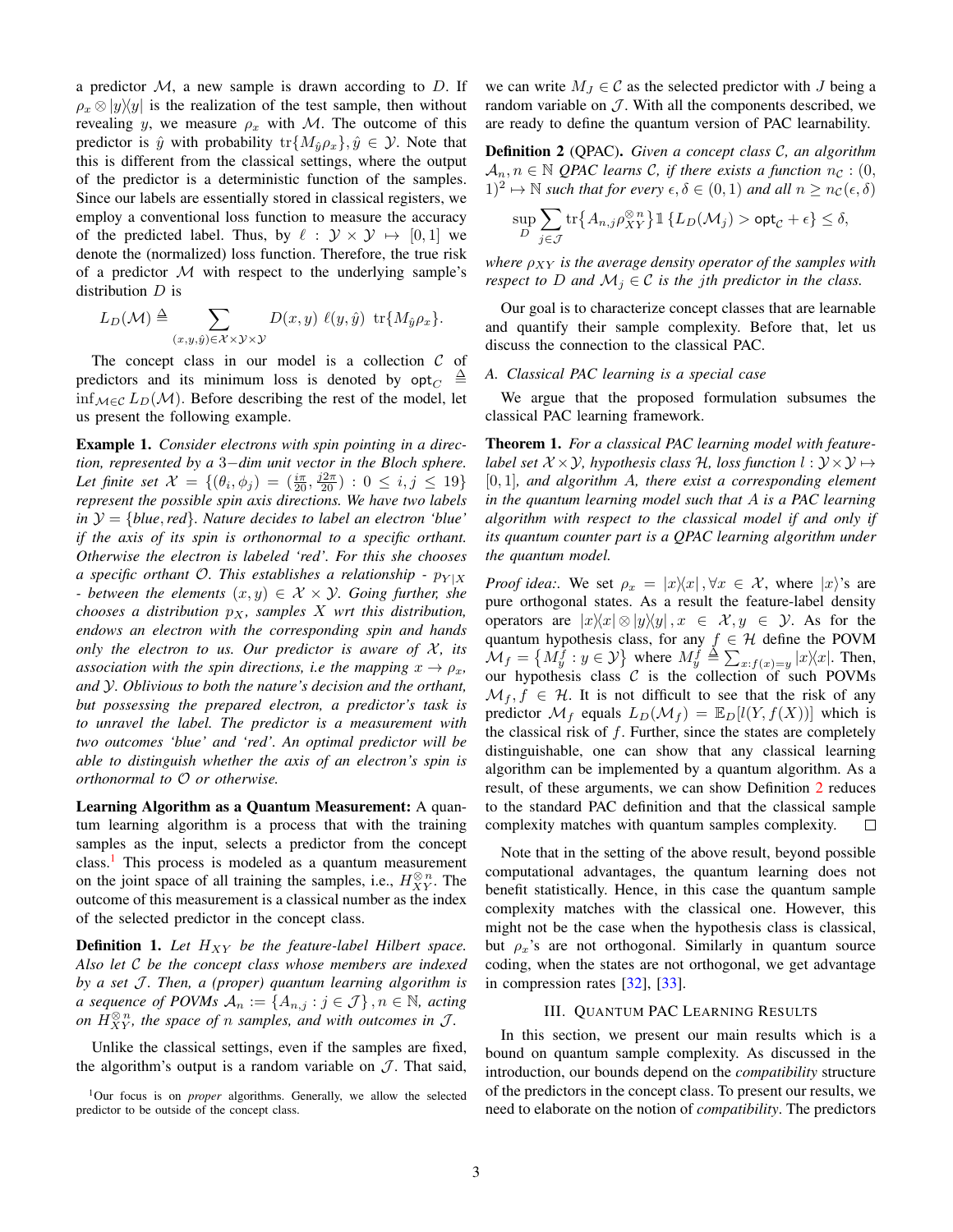in this paper are assumed to be *sharp* measurements. Thus, from Theorem 2.13 of [\[27\]](#page-5-20) the definition of compatibility is reduced to the following.

<span id="page-3-5"></span>**Definition 3.** A collection of sharp measurements  $\mathcal{M}^j$  =  $\{M_y^j : y \in \mathcal{Y}\}\$ ,  $j = 1, 2, ..., k$ , are compatible if their oper*ators mutually commute, that is*  $M_y^j M_{\tilde{y}}^{\ell} = M_{\tilde{y}}^{\ell} M_y^j$  *for all j,*  $\ell \in [k]$  and all  $y, \tilde{y} \in \mathcal{Y}$ .

Consequently, if  $C$  is a compatible concept class, then there exists a basis on which all the predictors are diagonalized. If  $\mathcal C$  is a general concept class. Then, we group its members into compatible subclasses.

<span id="page-3-1"></span>Definition 4. *Given a collection of observables* C*, a compatibility partitioning is a family of distinct subsets*  $C_1, C_2, ..., C_m$ *of*  $C$  such that  $C = \bigcup_r C_r$  and that the observables inside each C<sup>r</sup> *are compatible internally with each other.*

Note that there always exists a compatibility partitioning as the single element subsets of  $C$  form a valid covering. Further, note that the compatibility structure is an inherent property of the concept class which is independent of the samples.

Now with the above definitions, we are ready to present our main result in the following theorem.

<span id="page-3-2"></span>Theorem 2. *Any finite hypothesis class* C *is agnostic QPAC learnable with quantum sample complexity bounded as*

$$
n_{\mathcal{C}}(\epsilon,\delta) \leq \min_{\mathcal{C}_r \text{Comp. partition}} \sum_{r=1}^m \left\lceil \frac{8}{\epsilon^2} \log \frac{2m|\mathcal{C}_r|}{\delta} \right\rceil,
$$

*where the minimization is taken over all compatibility partitionings of* C *as in Definition [4.](#page-3-1)*

The proof of the theorem is provided in the next subsection.

Remark 1. *If* C *is a compatible concept class, then the sample complexity bound in Theorem [2](#page-3-2) simplifies to*  $\left[\frac{2}{\epsilon^2} \log \frac{|\mathcal{C}|}{\delta}\right]$ .

# <span id="page-3-0"></span>*A. QERM algorithm and the Proof of the main result*

We prove Theorem [2](#page-3-2) by proposing our OERM algorithm. As in the classical ERM, our algorithm is implemented by measuring the empirical loss for each predictor  $\mathcal{M} \in \mathcal{C}$  and finding the one with the minimum empirical loss. This is done by applying an appropriately designed quantum measurement on the samples to output the empirical loss value of each  $M \in \mathcal{C}$ . In what follows, we describe this process. Further, we propose a concentration analyses for quantum measurements.

We start with the measurement process for computing the empirical loss of only one predictor. Let  $\ell : \mathcal{Y} \times \mathcal{Y} \mapsto [0, 1]$ be the loss function and  $\mathcal Z$  be the image set of  $\ell$ . Since  $\mathcal Y$  is a finite set, then so is  $Z$ . With that, the loss value observable for any predictor  $\mathcal{M} := \{M_{\hat{y}} : \hat{y} \in \mathcal{Y}\}\$ is given by  $\mathcal{L}_M :=$  $\{L_z^M : z \in \mathcal{Z}\}\,$ , where

$$
L_z^M = \sum_{y, \hat{y} \in \mathcal{Y}: \ell(y, \hat{y}) = z} M_{\hat{y}} \otimes |y\rangle\langle y|, \qquad \forall z \in \mathcal{Z}.
$$
 (1)

Therefore, the loss of M for predicting y from a given  $\rho_x$ is obtained by applying  $\mathcal{L}_M$  on  $\rho_x \otimes |y\rangle\langle y|$ . The result is a

random variable  $Z = \ell(y, \hat{Y})$  taking values from Z as in [\(1\)](#page-3-3). Note that, unlike the classical settings, when the predictor and the samples are fixed the loss value is still a random variable. In that case, the "conditional" expectation of the loss variable Z for a fixed sample is given by  $\langle \mathcal{L}_M \rangle_{\rho_x \otimes |y\rangle\langle y|}$ , where  $\langle \cdot \rangle$ is the *expectation value* of an observable in a quantum state. Hence, the overall expectation of Z equals  $\mathbb{E}[Z] = \langle \mathcal{L}_M \rangle_{\rho_{XY}}$ , where  $\rho_{XY}$  is the average density operator of the sample. Further, it is not difficult to see that the true risk of a predictor  $M$  equals to

$$
L_D(\mathcal{M}) = \langle \mathcal{L}_M \rangle_{\rho_{XY}} = \mathbb{E}[Z] = \sum_{z \in \mathcal{Z}} z \operatorname{tr} \{ L_z^M \rho_{XY} \}.
$$

We compute an empirical loss of M by applying  $\mathcal{L}_M$  on each sample. Let  $z(i)$  be the realization of the loss value measured on the ith sample. Then, the empirical loss is given by  $L_{\hat{D}}(\mathcal{M}) \triangleq \frac{1}{n} \sum_{i} z(i)$ . Next, we provide a quantum sample complexity analysis. For that, we present a quantum analogous of Chernoff-Hoeffding inequality.

<span id="page-3-4"></span>**Lemma 1.** Let  $\rho_i$ ,  $i \in [n]$  be i.i.d. random density operators on *a finite dimensional Hilbert space H. Let*  $\bar{\rho} = \mathbb{E}[\rho_i]$  *be their average density operator. Let* M *be a (discrete) observable on* H *with outcomes bounded by the interval* [a, b]*, where* a,  $b \in \mathbb{R}$ . If  $V_i$  is the outcome of M for measuring  $\rho_i$ , then for *any*  $t > 0$ 

$$
\mathbb{P}\left\{\left|\frac{1}{n}\sum_{i=1}^n V_i - \langle \mathcal{M}\rangle_{\bar{\rho}}\right|\geq t\right\} \leq 2\exp\left\{-\frac{nt^2}{2(b-a)^2}\right\},\
$$

*where*  $\langle \mathcal{M} \rangle_{\bar{\rho}}$  *is the expectation value of* M *in state*  $\bar{\rho}$ *.* 

The proof is omitted as it is a direct consequence of Theorem A.19 in [\[34\]](#page-5-27).

We apply Lemma [1](#page-3-4) where the measurement is  $\mathcal{L}_M$  and the random states are our i.i.d. samples with  $\bar{\rho} = \rho_{XY}$  as the average density operator. Hence, by an appropriate choice of t, given  $\delta \in [0, 1]$ , with probability  $(1 - \delta)$  the following inequality holds

$$
|L_{\hat{D}}(\mathcal{M}) - L_D(\mathcal{M})| \le \sqrt{\frac{2}{n} \log \frac{2}{\delta}}.
$$

As a next step, we would like to measure the empirical loss for all the predictors in the given hypothesis class. However, this is not straightforward as in the classical setting. Because, after measuring the empirical loss of one predictor, the quantum state of the samples collapses and we might not be able to "re-use" the samples to measure the loss of another predictor. Further, the no-cloning principle prohibits creating multiple copies of the training samples.

Naive Strategy: In this strategy, the training samples are partitioned into several batches, one for each predictor  $\mathcal{M} \in \mathcal{C}$ . Then, the empirical risk of each  $M$  is computed on the corresponding partition. Therefore, it is easy to verify that

$$
\sup_{\mathcal{M}\in \mathcal{C}}|L_{\hat{D}}(\mathcal{M})-L_D(\mathcal{M})|\leq \sqrt{\frac{2|\mathcal{C}|}{n}\log{\frac{2}{\delta}}}.
$$

<span id="page-3-3"></span>Hence, the sample complexity of the naive strategy is  $O(\frac{|\mathcal{C}|}{\epsilon^2})$  $\frac{|\mathcal{C}|}{\epsilon^2} \log \frac{1}{\delta}$ ) that blows up with the size of the hypothesis class.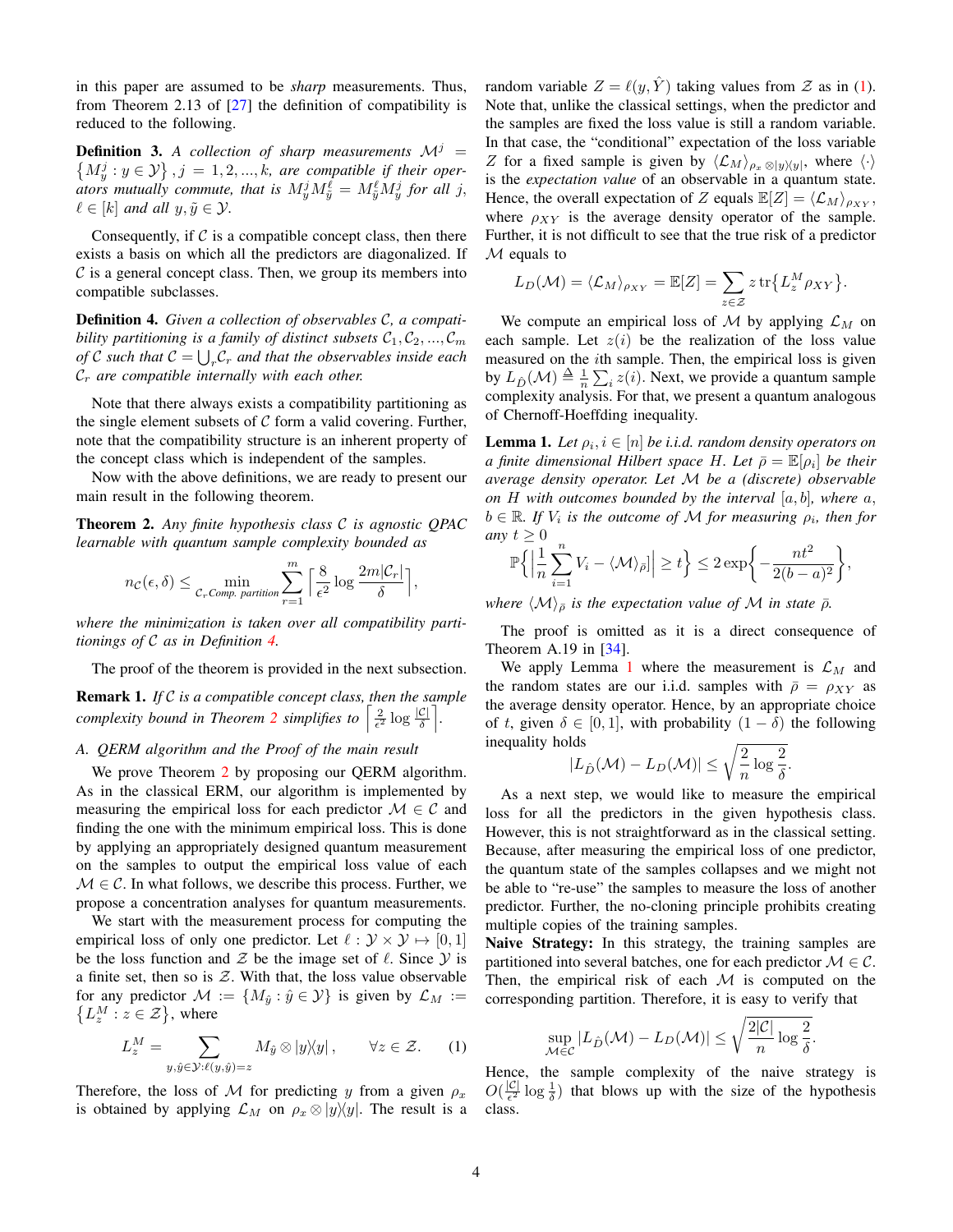We improve upon this bound by leveraging from the compatibility notion.

QERM for Compatible Classes: Suppose the predictors in the hypothesis class  $C$  are compatible. Let index the elements of C by  $\mathcal{J} = \{1, 2, ..., |\mathcal{C}|\}$ . For each measurement M, we have the loss observable  $\mathcal{L}_M$  with operators as in [\(1\)](#page-3-3). Since  $M \in \mathcal{C}$  are compatible, then so are  $\mathcal{L}_M$ . Hence, we create the POVM  $\mathcal{L}^{\mathcal{C}}_{\text{QERM}} := \{L_{\mathbf{z}} : \mathbf{z} \in \mathcal{Z}^{|\mathcal{C}|}\},\$  with operators

$$
\mathcal{L}_{\text{QERM}}^{\mathcal{C}} := \left\{ L_{\mathbf{z}} = \prod_{j \in \mathcal{J}_{\mathcal{C}}} L_{z_j}^{M_j} : \mathbf{z} \in \mathcal{Z}^{|\mathcal{C}|} \right\},\tag{2}
$$

where  $\{L_z^{M_j} : z \in \mathcal{Z}\}\$  are the operators of the  $\mathcal{L}_{M_j}$ .

We compute the empirical loss of all predictors in  $C$  by applying  $\mathcal{L}_{\text{QERM}}^{\mathcal{C}}$  on each sample. Let  $\mathbf{z}(i)$  be the outcome of  $\mathcal{L}_{\text{QERM}}^{\mathcal{C}}$  when measuring the *i*th sample. By  $z_j(i)$  denote the jth coordinate of the vector  $z(i)$ . Then, the empirical loss of the *i*th predictor in  $\mathcal C$  is given by

$$
\mathcal{L}_{\hat{D}}(\mathcal{M}_j) = \frac{1}{n} \sum_{i=1}^n z_j(i).
$$
 (3)

Hence, we can simultaneously measure the empirical loss of all the predictors without the need for partitioning the training samples. We then establish the following result on the accuracy of the empirical loss.

<span id="page-4-3"></span>Lemma 2. *Let* C *be a finite hypothesis class consisting of compatible predictors. Let*  $\mathcal{L}_{\hat{D}}(\mathcal{M}_j)$  *be the empirical loss of the jth predictor of* C *as in* [\(3\)](#page-4-0)*. Then, for*  $\delta \in [0,1]$ *, with probability at least*  $(1 - \delta)$ *, the following inequality holds* 

$$
\max_{\mathcal{M}\in\mathcal{C}}|L_{\hat{D}}(\mathcal{M}) - L_D(\mathcal{M})| \le \sqrt{\frac{2}{n}\log\frac{2|\mathcal{C}|}{\delta}}.
$$

As a result, we expect that the sample complexity increases at most logarithmic with the size of the hypothesis class. Hence, we get a significant improvement over the naive strategy.

QERM for General Classes: Now we extend our approach for a general hypothesis class  $C$ . The idea is to partition  $C$  into compatible subclasses as in Definition [4.](#page-3-1)

Class partitioning: Based on Definition [3,](#page-3-5) we can check if two measurements are compatible by checking whether their operators commute. Hence, with an exhaustive search one can find all possible ways of partitioning  $\mathcal C$  into compatible subclasses. Note that the compatibility depends only on  $C$  and is independent of the samples. Hence, the partitioning can be done once as a pre-processing step.

Sample partitioning: With a partitioning, observables inside each subclass can be measured simultaneously. However, each compatible class must be supplied with an exclusive set of training samples. This is because measurements belonging to different subclasses may not be compatible. In other words, the  $n$  training samples have to be partitioned into multiple subsets, one for each subclass. The sample subsets are allowed to have different sizes. Let  $n_i$  be the size of the jth subset corresponding to *j*th subclass.

We repeat the process described in the previous part on each subclass with its sample subset. For that we create measurements  $\mathcal{L}_{QERM}^{C_r}$  as in [\(2\)](#page-4-1) and compute the empirical loss of the predictors inside each subclass. We will show how to chose the batch sizes and the best partitioning of  $C$ . With this approach, we formally propose the QERM algorithm as presented in Algorithm [1](#page-4-2) and establish our theorem.

| Algorithm 1: QERM |  |
|-------------------|--|
|-------------------|--|

<span id="page-4-2"></span><span id="page-4-1"></span>

| <b>Input:</b> Concept class $C$ and $n$ training samples.       |
|-----------------------------------------------------------------|
| <b>Output:</b> Index of the selected predictor in $\mathcal{C}$ |
| 1 Partition $\mathcal C$ into a set of compatible subclasses    |
| $C_1, C_2, , C_m.$                                              |
| Dortition the complex into m bother one for each                |

- 2 Partition the samples into  $m$  bathes, one for each subclass.
- 3 for  $r = 1$  to m do
- 4 Construct  $\mathcal{L}_{QERM}^{C_r}$  as in [\(2\)](#page-4-1) and apply it on each sample in the *rth* batch.
- <span id="page-4-0"></span> $\mathbf{5}$  Let  $\mathbf{z}^r(i)$  be the vector outcome on the *i*th sample of batch r.

6 Compute  $\bar{z}_j^r = \frac{1}{n_r} \sum_i z_j^r(i)$ , as the empirical loss of the *j*th predictor in  $C_r$ .

**7 return**  $\arg \min_{r,j} \bar{z}_j^r$  as the index of the selected predictor denoted by  $\mathcal{M}_{r,j}$ .

As a last step in the proof Theorem [2,](#page-3-2) we analyze the sample complexity and find an upper bound on  $n(\delta, \epsilon)$ . The argument follows from standard steps.

We apply Lemma [2](#page-4-3) on each subclass  $C_r$  with the rth sample batch with  $n_r$  samples. Set  $n_j = \lceil \frac{8}{\epsilon^2} \log \frac{2|\mathcal{C}_r|}{\delta} \rceil$ . As a result, with probability  $(1 - \delta)$ , the inequality  $\max_{\mathcal{M} \in \mathcal{C}_r} |L_{\hat{D}}(\mathcal{M}) |L_D(\mathcal{M})| \leq \frac{\epsilon}{2}$  holds. Hence, from the union bound, with probability at  $(1 - (1 - \delta)^m) \approx 1 - m\delta$ , we have that  $\max_{1 \leq r \leq m} \max_{M \in \mathcal{C}_r} |L_{\hat{D}}(\mathcal{M}) - L_D(\mathcal{M})| \leq \frac{\epsilon}{2}$ . Let  $\widehat{\mathcal{M}}$  and  $\mathcal{M}^*$  be the predictors minimizing the empirical loss and the true loss, respectively. Then,

$$
L_D(\widehat{\mathcal{M}}) \le L_{\hat{D}}(\widehat{\mathcal{M}}) + \frac{\epsilon}{2} \le L_{\hat{D}}(\mathcal{M}^*) + \frac{\epsilon}{2} \le L_D(\mathcal{M}^*) + \epsilon.
$$

The left-hand side is the loss of the selected predictor by QERM and the righ-hand side equals opt +  $\epsilon$ . Hence, the proof is complete by replacing  $\delta$  with  $\delta/m$ .

# IV. CONCLUSION

We studied learning from quantum data and formulated the quantum counterpart of PAC framework. Then, we proposed measurement partitioning to address the challenges such as nocloning principle and measurement incompatibility. Based on that we introduce a quantum risk minimizer algorithm using which we proved bounds on the quantum sample complexity of finite concept classes.

#### ACKNOWLEDGEMENT

This work was supported in part by NSF Center on Science of Information Grants CCF-0939370 and NSF Grants CCF-1524312, CCF-2006440, CCF-2007238, and Google Research Award.